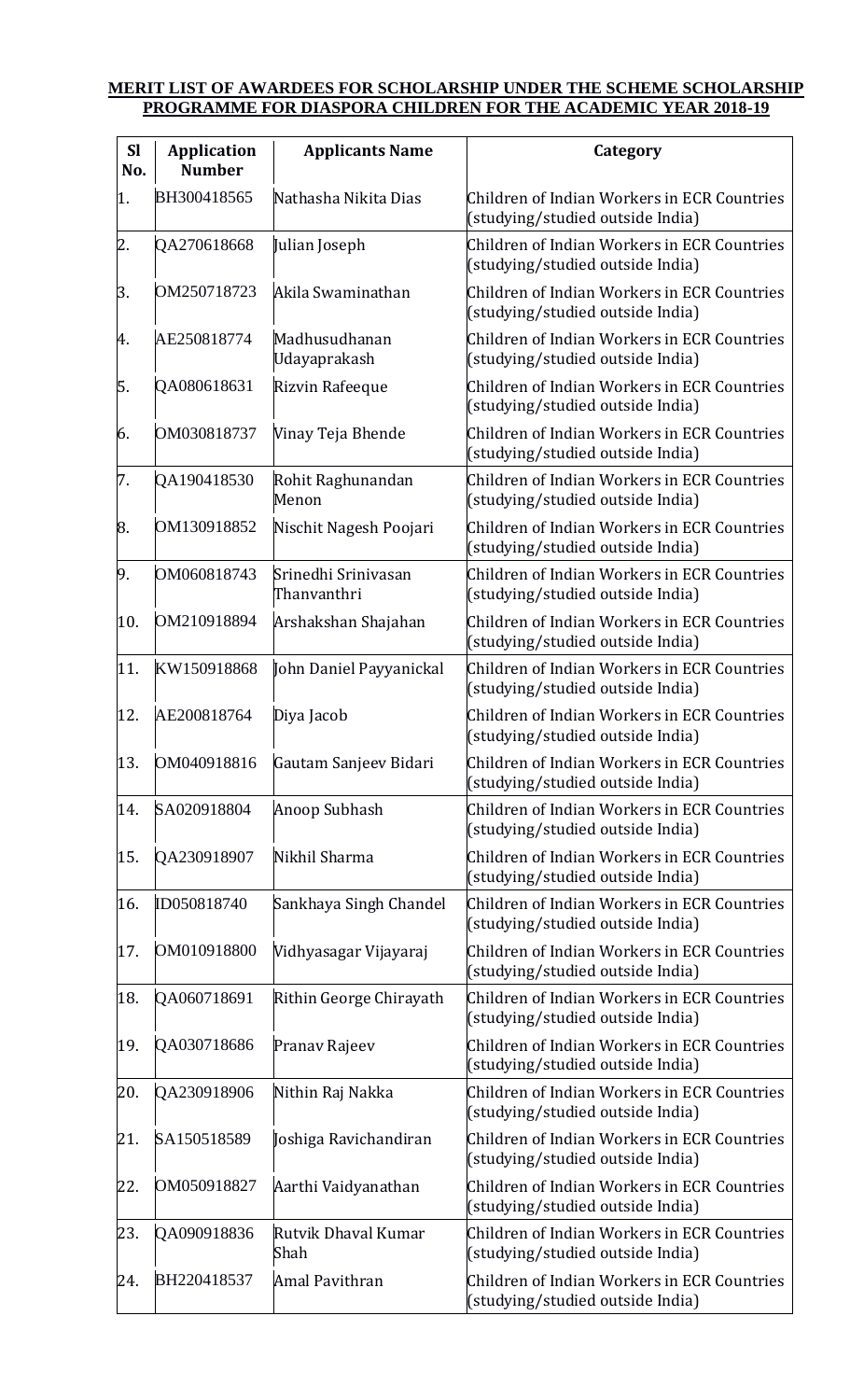| 25. | IN140818751 | Priya Elizabeth Raju                 | Children of Indian Workers in ECR Countries<br>(studying/studied outside India) |
|-----|-------------|--------------------------------------|---------------------------------------------------------------------------------|
| 26. | AE270918927 | <b>Arvind Menokkil</b><br>Ajayakumar | Children of Indian Workers in ECR Countries<br>(studying/studied outside India) |
| 27. | BH250918915 | Neha Radharapu                       | Children of Indian Workers in ECR Countries<br>(studying/studied outside India) |
| 28. | OM290818778 | Tejas Bhat Bellare                   | Children of Indian Workers in ECR Countries<br>(studying/studied outside India) |
| 29. | SA240918912 | Fatima Masroor                       | Children of Indian Workers in ECR Countries<br>(studying/studied outside India) |
| 30. | OM310818790 | Abhishek                             | Children of Indian Workers in ECR Countries<br>(studying/studied outside India) |
| 31. | OM180818757 | Vaidehee Thakur                      | Children of Indian Workers in ECR Countries<br>(studying/studied outside India) |
| 32. | OM260918923 | Saif Alam                            | Children of Indian Workers in ECR Countries<br>(studying/studied outside India) |
| 33. | BH150918866 | <b>Saket Saisuresh Arcot</b>         | Children of Indian Workers in ECR Countries<br>(studying/studied outside India) |
| 34. | IN220918902 | Nikhil Abraham Mathew                | Children of Indian Workers in ECR Countries<br>(studying/studied outside India) |
| 35. | IN310818789 | Anagha Manikandan                    | Children of Indian Workers in ECR Countries<br>(studying/studied outside India) |
| 36. | OM200418534 | Megha Prasadan Nair                  | Children of Indian Workers in ECR Countries<br>(studying/studied outside India) |
| 37. | IN240918908 | Nissi Jayan                          | Children of Indian Workers in ECR Countries<br>(studying/studied outside India) |
| 38. | BH100918840 | Renjiny Raphy                        | Children of Indian Workers in ECR Countries<br>(studying/studied outside India) |
| 39. | IN280918938 | Hadhi Ahamed                         | Children of Indian Workers in ECR Countries<br>(studying/studied outside India) |
| 40. | QA170918874 | <b>Anant Vimalkumar</b><br>Thakkar   | Children of Indian Workers in ECR Countries<br>(studying/studied outside India) |
| 41. | OM030918814 | Rohan Krishna Ullas                  | Children of Indian Workers in ECR Countries<br>(studying/studied outside India) |
| 42. | BH300918954 | Sharan Sasikumar                     | Children of Indian Workers in ECR Countries<br>(studying/studied outside India) |
| 43. | SA160918869 | Nafis Ahmed                          | Children of Indian Workers in ECR Countries<br>(studying/studied outside India) |
| 44. | OM160718712 | Tanvi Shekhar                        | Children of Indian Workers in ECR Countries<br>(studying/studied outside India) |
| 45. | IN110918845 | Sohail Salim Hannure                 | Children of Indian Workers in ECR Countries<br>(studying/studied outside India) |
| 46. | KW210918892 | Ansh Agrawal                         | Children of Indian Workers in ECR Countries<br>(studying/studied outside India) |
| 47. | SA280518606 | Adnan Usman                          | Children of Indian Workers in ECR Countries<br>(studying/studied outside India) |
| 48. | SA010918795 | Riya Chauhan                         | Children of Indian Workers in ECR Countries                                     |
|     |             |                                      | (studying/studied outside India)                                                |
| 49. | OM270918924 | Aatish P Sahai                       | Children of Indian Workers in ECR Countries<br>(studying/studied outside India) |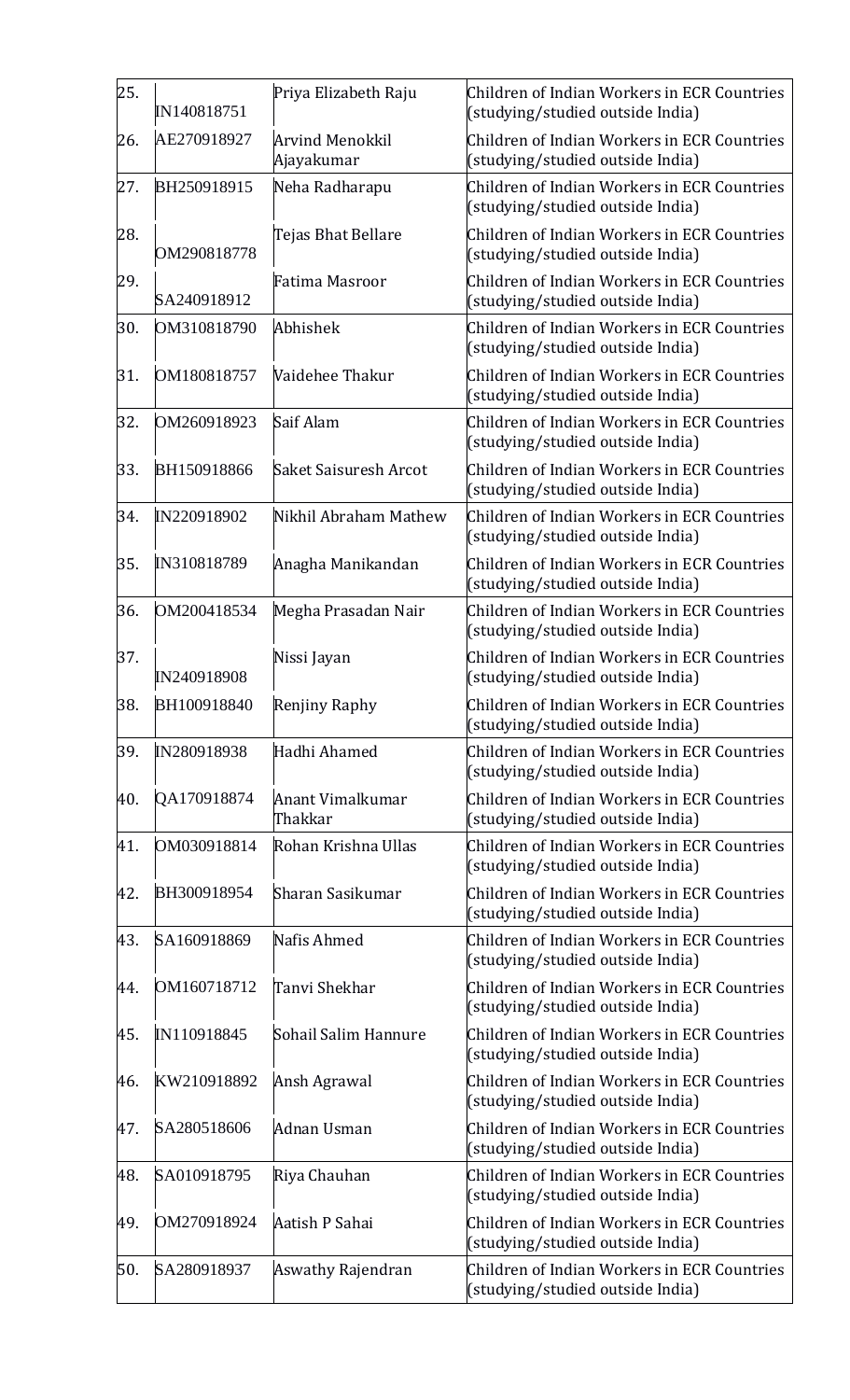| 51. | SA150918863  | Ijas Mohammed Azad                    | Children of Indian Workers in ECR Countries<br>(studying/studied outside India) |
|-----|--------------|---------------------------------------|---------------------------------------------------------------------------------|
| 52. | BH100918838  | Mohammad Taha Shahid                  | Children of Indian Workers in ECR Countries<br>(studying/studied outside India) |
| 53. | QA180918881  | Shrishti Rastogi                      | Children of Indian Workers in ECR Countries<br>(studying/studied outside India) |
| 54. | QA190818761  | Sudharsan Subramani                   | Children of Indian Workers in ECR Countries<br>(studying/studied outside India) |
| 55. | QA270918928  | Abdulkarim<br>Azizurrehman Challiwala | Children of Indian Workers in ECR Countries<br>(studying/studied outside India) |
| 56. | 100918842    | <b>Mohammed Mudassir</b><br>Iqbal     | Children of Indian Workers in ECR Countries<br>(studying/studied outside India) |
| 57. | QA131018981  | Mohammad Ashir                        | Children of Indian Workers in ECR Countries<br>(studying/studied outside India) |
| 58. | QA180918878  | Rachana Pattamana<br>Pramodkumar      | Children of Indian Workers in ECR Countries<br>(studying/studied outside India) |
| 59. | AE130918855  | Saranya Jaya Lal                      | Children of Indian Workers in ECR Countries<br>(studying/studied outside India) |
| 60. | SA131018982  | <b>Fahad Munawwar</b>                 | Children of Indian Workers in ECR Countries<br>(studying/studied outside India) |
| 61. | 111018978    | Ayman Nasir Shaikh                    | Children of Indian Workers in ECR Countries<br>(studying/studied outside India) |
| 62. | QA220918898  | Derish Giftly Peter                   | Children of Indian Workers in ECR Countries<br>(studying/studied outside India) |
| 63. | AE240718719  | Nivedita Vijayan                      | Children of Indian Workers in ECR Countries<br>(studying/studied outside India) |
| 64. | OM151018997  | <b>Ankith Suresh</b>                  | Children of Indian Workers in ECR Countries<br>(studying/studied outside India) |
| 65. | OM200418533  | Hemangi Mitesh Gajaria                | Children of Indian Workers in ECR Countries<br>(studying/studied outside India) |
| 66. | OM010918802  | Gokul Hari Nair                       | Children of Indian Workers in ECR Countries<br>(studying/studied outside India) |
| 67. | OM131018985  | Rutwik Shrikant<br>Dharnappagoudar    | Children of Indian Workers in ECR Countries<br>(studying/studied outside India) |
| 68. | QA280618671  | Rhythkumar Jayshkumar<br>Patel        | Children of Indian Workers in ECR Countries<br>(studying/studied outside India) |
| 69. | SA100918841  | Mohammad Zafar Khan                   | Children of Indian Workers in ECR Countries<br>(studying/studied outside India) |
| 70. | AE011018961  | Rahul Menon Udayabhanu                | Children of Indian Workers in ECR Countries<br>(studying/studied outside India) |
| 71. | AE2510181003 | Nidhin Jacob Abraham                  | Children of Indian Workers in ECR Countries<br>(studying/studied outside India) |
| 72. | AE090918835  | Agam Kaushik                          | Children of Indian Workers in ECR Countries<br>(studying/studied outside India) |
| 73. | 260618665    | Apoorva Goyal                         | Children of Indian Workers in ECR<br>Countries (studying in India)              |
| 74. | OM210818766  | Valli Priyanka                        | Children of Indian Workers in ECR<br>Countries(studying in India)               |
| 75. | 310818792    | Mudassir Farooqui                     | Children of Indian Workers in ECR<br>Countries (studying in India)              |
| 76. | 300818786    | Ruchitha Srinivas<br>Kothapally       | Children of Indian Workers in ECR<br>Countries (studying in India)              |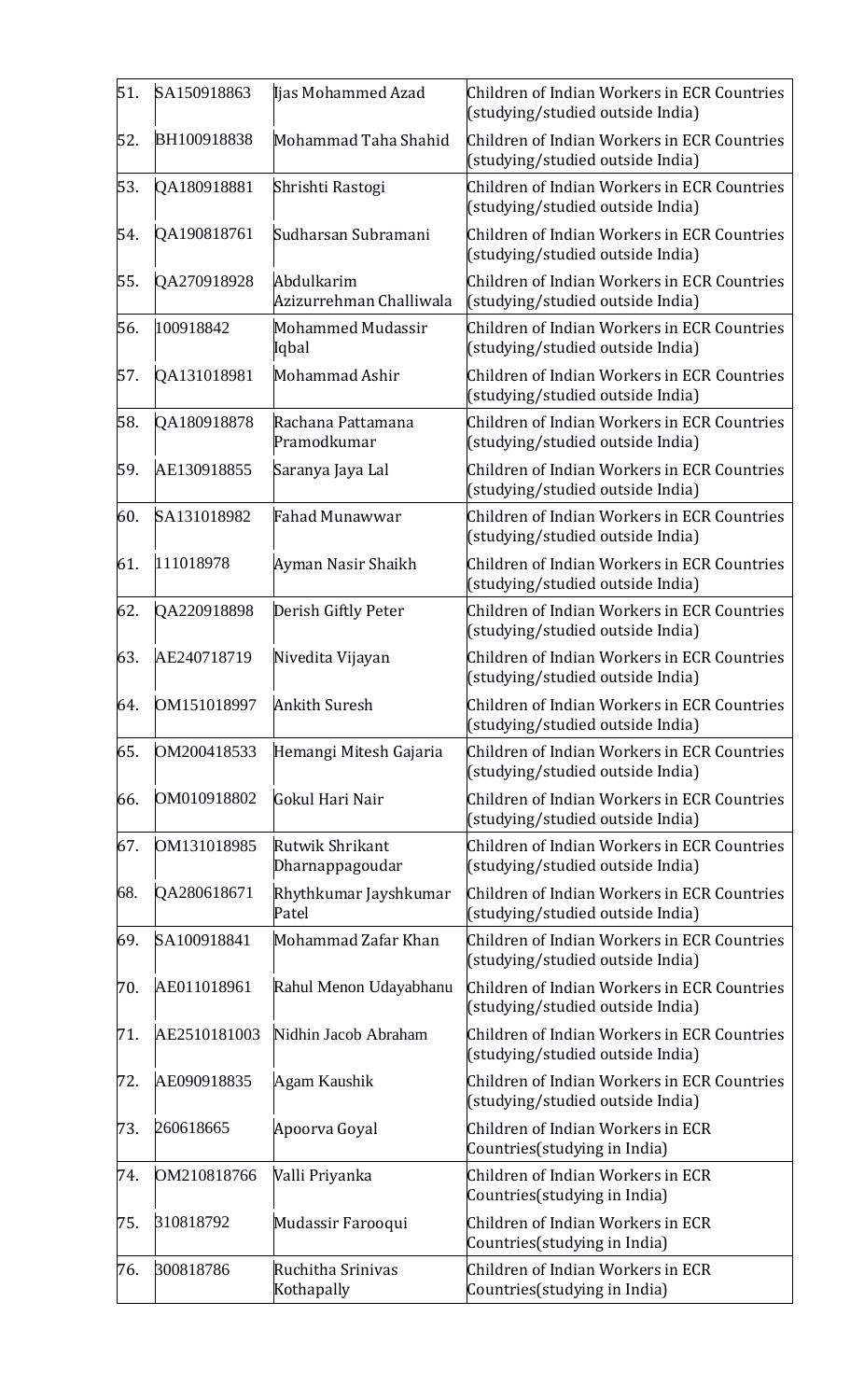| 77. | AE250918914      | Yuvasri Thoota Gopi                                      | Children of Indian Workers in ECR<br>Countries (studying in India) |
|-----|------------------|----------------------------------------------------------|--------------------------------------------------------------------|
| 78. | 270718726        | Dakaru Sonali                                            | Children of Indian Workers in ECR<br>Countries (studying in India) |
| 79. | NP060918829      | Rishabh Raj Singh                                        | Person of Indian Origin                                            |
| 80. | LK050718690      | Ackashh Dhevaraju                                        | Person of Indian Origin                                            |
| 81. | LK120918851      | Bawatharany<br>Muralidharan                              | Person of Indian Origin                                            |
| 82. | OM040718687      | Dale Dantis                                              | Non-resident Indian                                                |
| 83. | KW150618640      | Divya Dhananjaya                                         | Non-resident Indian                                                |
| 84. | OM100618634      | Charmie Rajan                                            | Non-resident Indian                                                |
| 85. | AE210518596      | Ryan Jacob Santosh                                       | Non-resident Indian                                                |
| 86. | AE020818735      | Anna Susan Cherian                                       | Non-resident Indian                                                |
| 87. | AE210918887      | Devika Nair                                              | Non-resident Indian                                                |
| 88. | SA060818742      | <b>Mohamed Rashad</b><br>Narikunnan                      | Non-resident Indian                                                |
| 89. | AE260618664      | Adithi Giridharan                                        | Non-resident Indian                                                |
| 90. | QA090718699      | <b>Benher Anthony</b>                                    | Non-resident Indian                                                |
| 91. | SA030718684      | Tharun Venktesh Jayabal                                  | Non-resident Indian                                                |
| 92. | QA110918844      | Saad Mohammed Shafi<br>Logade                            | Non-resident Indian                                                |
| 93. | OM290518614      | Alen Jude Seemanthy                                      | Non-resident Indian                                                |
| 94. | OM140918859      | Shriya Seth                                              | Non-resident Indian                                                |
| 95. | SA180818759      | Meenu Maria Giby                                         | Non-resident Indian                                                |
| 96. | QA070718696      | Sagar Parshottam<br>Madhudiya                            | Non-resident Indian                                                |
| 97. | BH300718730      | Ayush Dileep                                             | Non-resident Indian                                                |
| 98. | ID210918896      | Shrisarvesh Venkatachala- Non-resident Indian<br>moorthy |                                                                    |
| 99. | OM160918872      | Aadarsh Sreekumar                                        | Non-resident Indian                                                |
|     | 100. KW150918862 | Jesvin Alelil Biju                                       | Non-resident Indian                                                |
|     | 101. OM011018962 | Nidhishree Arun                                          | Non-resident Indian                                                |
|     | 102. BH030918811 | <b>Mathew Pius Olickal</b>                               | Non-resident Indian                                                |
|     | 103. QA230618659 | Pruthiraj Patra                                          | Non-resident Indian                                                |
|     | 104. 190918882   | Aravind Chandrasekar                                     | Non-resident Indian                                                |
|     | 105. SA131018983 | <b>Mohammed Aqeeb</b>                                    | Non-resident Indian                                                |
|     | 106. QA090918837 | Nihal Nassar                                             | Non-resident Indian                                                |
|     | 107. OM020918810 | Remya Chandran                                           | Non-resident Indian                                                |
|     | 108. QA151018993 | Jerry Ann George                                         | Non-resident Indian                                                |
|     | 109. AE070918832 | Abhishek Naraindas<br><b>Bhatia</b>                      | Non-resident Indian                                                |
|     | 110. SA121018980 | Mohiuddin Ahmad                                          | Non-resident Indian                                                |
|     | 111. SA160918873 | Moinuddin Ahmad                                          | Non-resident Indian                                                |
|     | 112. BH150918861 | Diya Agnes Lazar                                         | Non-resident Indian                                                |
|     | 113. OM260918918 | Nikita Hemant Kodkany                                    | Non-resident Indian                                                |
|     | 114. AE260918921 | Aishwarya Priya Mohan                                    | Non-resident Indian                                                |
|     | 115. QA290918945 | Muhammed Afrah Iqbal                                     | Non-resident Indian                                                |